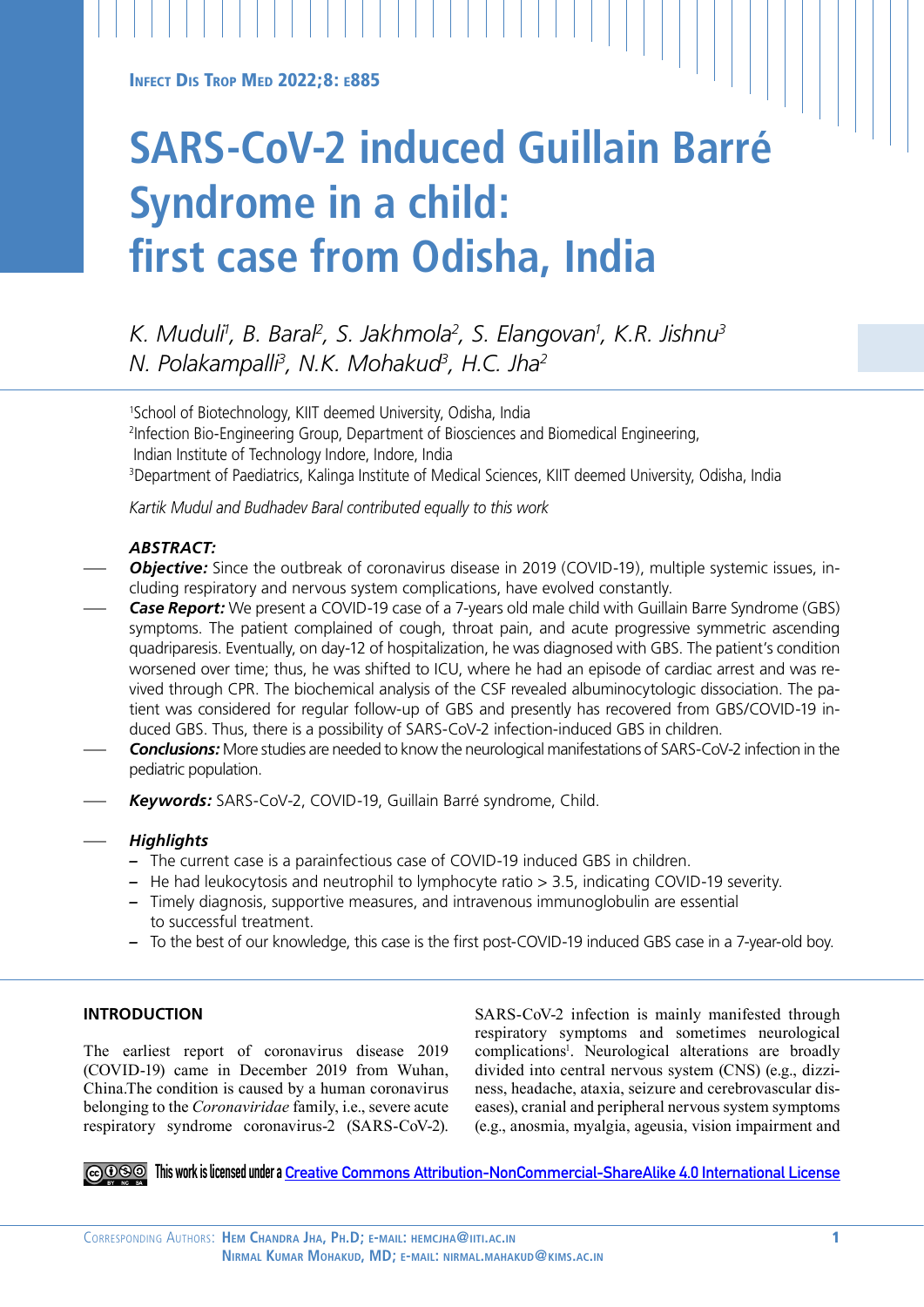neuropathy, and skeletal muscle injury)<sup>1</sup>. According to the hypothesis, the neural invasion of the coronavirus is mainly through the hematogenous and/or retrograde axonal route2 .This may cause encephalitis by direct neuronal damage or respiratory insufficiency-induced hypoxia. Besides cytokine storms, SARS-CoV-2 may result in severe inflammation and CNS injury. Previous studies<sup>1,3</sup> have also reported COVID-19 induced CNS demyelination in adults.

In addition, COVID-19 associated Guillain Barré syndrome  $(GBS)$  was noted in a few children<sup>4</sup>. GBS is an acute monophasic demyelinating polyradiculopathy usually preceded by infections caused by Campylobacter jejuni*,* influenza virus, Epstein Barr Virus, Cytomegalovirus, Zika virus, and SARS-CoV5,6.The typical clinical manifestations in GBS are ascending, symmetrical flaccid limb paralysis, progressive and hyporeflexia or areflexia. Diagnosis of GBS is primarily clinical,however analysis of cerebrospinal fluid (CSF) and peripheral nerve conduction tests support the diagnosis. Children with GBS often respond well to supportive measures and intravenous immunoglobulins, while plasmapheresis is rarely needed. Here we present a case of a 7-year male child with COVID-19 who later developed GBS most likely due to SARS-CoV-2 induced immune dysregulation.

#### **CASE REPORT**

A 7-year old male child with cough, throat pain, and weakness in the upper and lower limb was admitted to the isolation ward of the pediatrics department, KIMS hospital, Bhubaneswar, on 16<sup>th</sup> October 2020. Samples were sent for examination of SARS-CoV-2 infection and other parameters. RT-PCR test revealed that the child was SARS-CoV-2 positive, and hence the patient was shifted to Odisha COVID-19 hospital (OCH), KIMS. The child showed a progressive increase in the COVID-19 symptoms and joint pain after admission. The clinical investigation of the blood samples received on the 7<sup>th</sup> day of the admission showed decreased hemoglobin levels, hematocrit, MCH, MCV, and MCHC (*[Supplementary Table 1](https://www.infectiousjournal.com/wp-content/uploads/sites/6/2022/05/Supplementary-Table-I-26052.pdf)*). The patient also had lymphocytopenia and neutrophilia throughout hospitalization and during the follow-up (Figure 1A). The platelet count was increased from 271 X10<sup>3</sup>/ $\mu$ L on day 7 to 635 X10<sup>3</sup>/ μL on day 13 of hospitalization (Figure 1B). Inflammatory marker CRP 21.72 mg/L (normal; <5 mg/L) was also increased (*[Supplementary Table 1](https://www.infectiousjournal.com/wp-content/uploads/sites/6/2022/05/Supplementary-Table-I-26052.pdf)*). Moreover, the X-ray chest P-A view showed non-homogenous patchy opacities in the right lower and upper lobe, indicating pneumonia (Figure 2).



**Figure 1.** Graphical representation of hematological and biochemical parameters. **A**, Lymphocyte and Neutrophil levels during the period of hospitalization and follow-up. **B**, The level of WBC and platelet during the period of hospitalization and follow-up. **C**, Level of CSF protein and CSF glucose.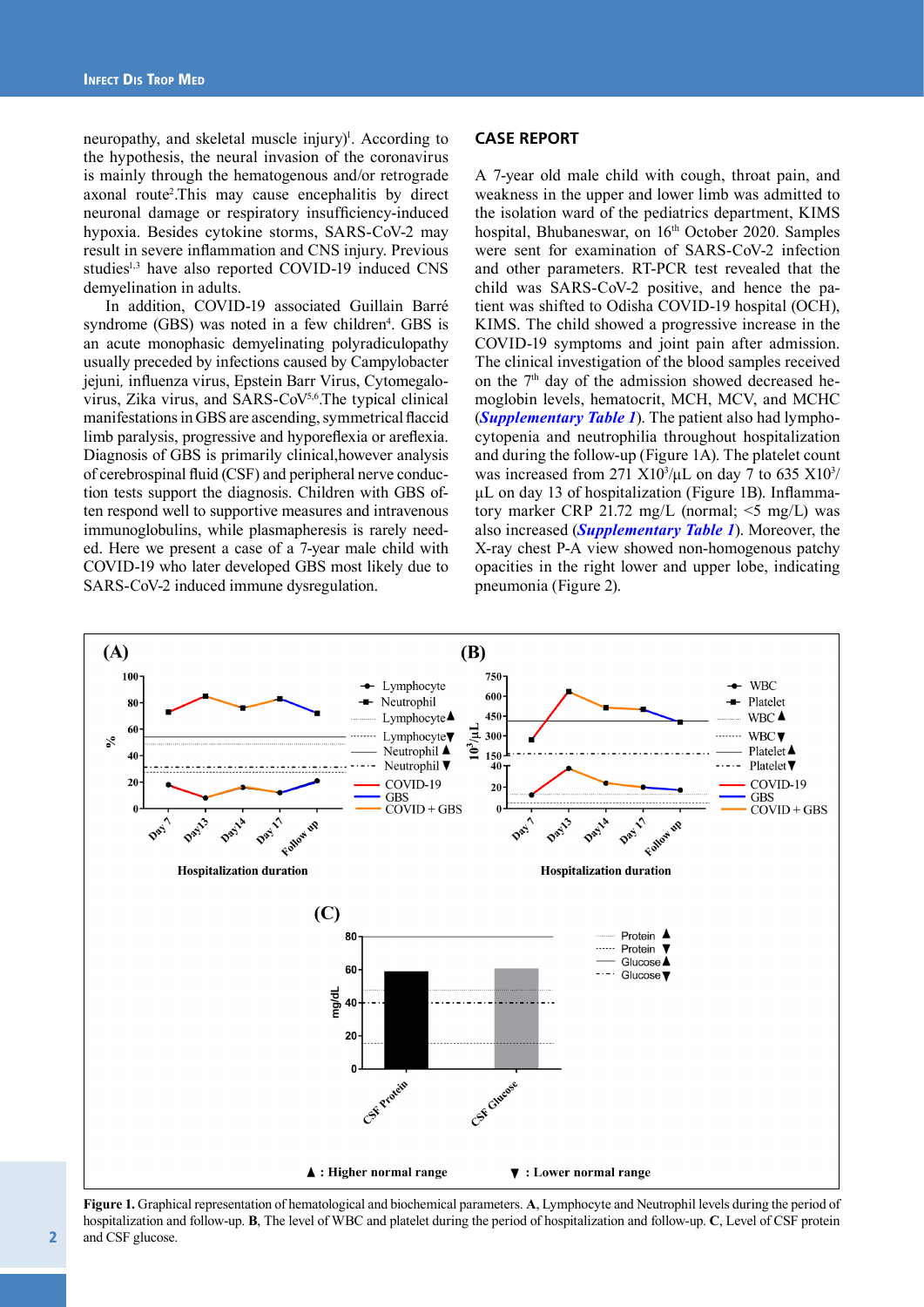**Figure 2.** X-RAY of chest P-A view. Patchy opacities in the right lower lobe *(red arrow),* indicating pneumonia.



On day 12 of hospitalization, the child developed progressive weakness and could not talk, eat or walk. The muscle strength was graded 3/5 in both upper limbs and 2/5 in lower limbs. The child developed respiratory distress and was shifted to the ICU on the  $12<sup>th</sup>$  day of hospitalization. The child was put on mechanical ventilation, and vitals were managed. The CSF analysis revealed albumin-cytological dissociation with increased CSF protein 59 mg/dl compared to normal; 15-45 mg/ dl (Figure 1C) and cell count being 15/cmm (normal, 0-5/cmm). Nerve conduction studies showed slow and blocked conduction. Other hematological and biochemical investigations were presented in Figure 1A-B and *[Supplementary Table 1](https://www.infectiousjournal.com/wp-content/uploads/sites/6/2022/05/Supplementary-Table-I-26052.pdf)*.

Also, in the ICU at the COVID-19 hospital, the child had an episode of sudden cardiac arrest. However, the child was revived upon high-quality cardiopulmonary resuscitation. The treatment included multiple antibiotics, inotropes, anticonvulsants, antipyretics, ivermectin, probiotics, and supportive measures during ICU. Additionally, the child received intravenous immunoglobulin 2 g/kg over two days. After RT-PCR tested negative, the patient was extubated and shifted to the pediatric ICU of the non-COVID-19 hospital. Here, he was treated for a culture-positive *E. coli* urinary tract infection. Besides, supportive measures like physiotherapy were instituted. After a brief stay of 15 days, the child was discharged with walking support.

#### **DISCUSSION**

COVID-19 is a multisystemic disease and is known to induce immune deregulation. In COVID-19, neurological manifestations like GBS may appear prior or post SARS-CoV-2 infection<sup>7,8</sup>. Studies have detected antiganglioside antibodies to establish the post-infectious causes6,9.The case presented here emphasizes the appearance of GBS after the COVID-19 diagnosis. The duration between SARS-CoV-2 infection and the manifestation of GBS in the current case was seven days. Several cases of COVID-19 patients exist that explain similar scenarios. An Italian case study consistedof five COVID-19 patients who developed GBS 5–10 days post-SARS-CoV-2 infection<sup>10</sup>. Though the COVID-19 manifestation was severe, marked by leukocytosis, neutrophilia, lymphocytopenia, anemia, and elevated CRP in most cases, few GBS cases with mild COVID-19 symptoms with normal hematological parameters have been reported<sup>11</sup>. Most children infected with SARS-CoV-2 have mild to moderate symptoms and rarely require hospitalization. Yet another investigation of an 11 years old male child with GBS and SARS-CoV-2 infection showeddecreased hemoglobin and normal CRP, WBC, neutrophil, lymphocyte, platelet, electrolytes, and liver function test while elevated CSF protein<sup>4</sup>. Additionally, some adult patients with GBS cases showed normal hematological parameters, while some presented elevated inflammato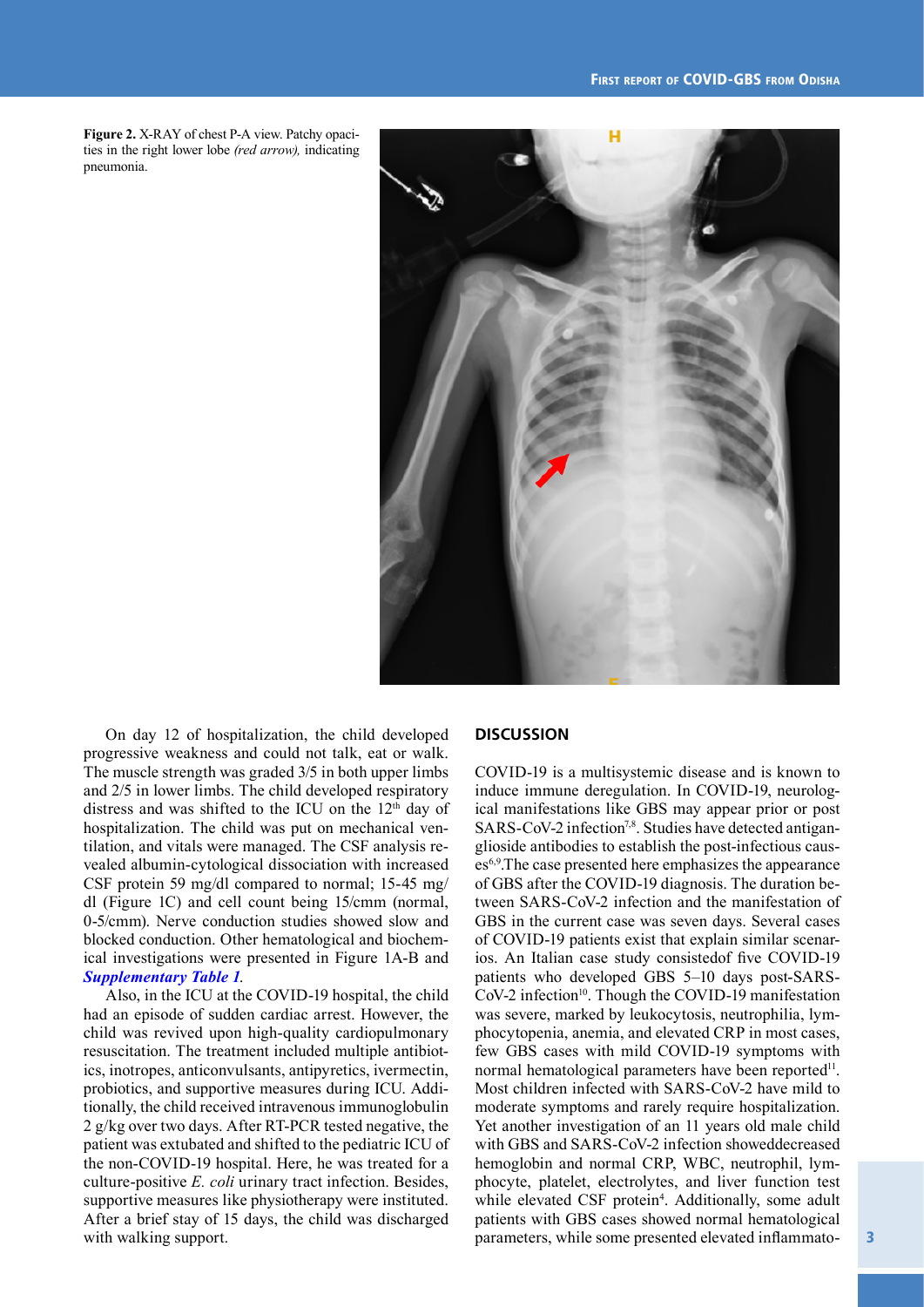ry markers, leukocytosis, lymphocytopenia, and thrombocytopenia. The case presented here showed lymphocytopenia, neutrophilia, leukocytosis, thrombocytosis, and elevated CRP after GBS development during hospitalization. Moreover, it is worth mentioning that the hematological parameters and inflammatory markers may vary on a case-to-case basis.

Moreover, the early diagnosis of GBS is vital in managinga patient's health. The specific treatment consisted of IVIg: 0.4 g/kg for five days. Besides regular monitoring of cardiac, pulmonary, and autonomic (blood pressure, heart rate and pupil) function also needs to be done. Rarely, patients may need plasmapheresis. Respiratory insufficiency due to paralysis of diaphragmatic muscles marks the requirement of mechanical ventilation. The child under investigation was on supportive treatment and mechanical ventilation. Finally, multidisciplinary care, including psychosocial support and rehabilitation, is the key to optimal outcomes.

The study has a few limitations, like the unavailability of data pertaining to other serum inflammatory markers like ferritin, IL6, and D-dimer. Thus, a conclusion regarding the disease severity from these serum inflammatory markers could not be drawn. Also, we were unable to perform the CT-thorax of the patient due to his serious health condition. Also, it is questionable if the production of SARS-CoV-2 induced antibodies against only a particular ganglioside may lead to GBS development. However, since the diagnosis of GBS is mainly clinical, we were able to manage the case well with the existing investigation.

## **CONCLUSIONS**

Our case reveals the possible association between SARS-CoV-2 infection and GBS development in children. Both mild and severe COVID-19 may be associated with GBS. This case report reveals various clinical presentations of SARS-CoV-2 infection and GBS-related complications. More studies are needed to know the neurological manifestations due to SARS-CoV-2 infection in the pediatric population. This is the first post-COVID-19 GBS case of a 7-year-old boy to the best of our knowledge. Early diagnosis and treatment with immunoglobulin have better outcomes for GBS with COVID-19.

#### **Acknowledgments**

We thankfully acknowledge the Kalinga Institute of Medical Sciences, Bhubaneswar, School of Biotechnology, Kalinga Institute of Industrial Technology, Bhubaneswar; and Indian Institute of Technology Indore to provide facilities support. We acknowledge the Council for scientific and industrial Research and the Department of Science and technology Govt. of India for funding. We also thankful to University Grants commission, Govt. of India for fellowship to Kartik Muduli and BudhadevBaral in the form of research stipend. We appreciate lab colleagues for insightful discussions and advice.

#### **FUNDING:**

The current work was supported by Council for Scientific and Industrial Research (Grant no 37 (1693) /17/EMR-II); Department of Science and Technology as Ramanujan fellowship (Grant no SB/S2/RJN-132/20/5).

#### **Conflicts of Interest:**

The Authors declare that they have no conflict of interest.

#### **Ethics Approval:**

The Ethics Committees approved the protocol for the present study of the Indian Institute of Technology, Indore, Indore (BSBE/IITI/IHEC-05/2020); School of Biotechnology, Kalinga Institute of Industrial Technology, Bhubaneswar (KIIDU/KSBT/2020/345); and Kalinga Institute of Medical Sciences, Bhubaneswar (KIIT/KIMS/ IEC/372/2020). All processes were executed following the declaration of Helsinki. Written consent was obtained from the family member of the patient.

#### **Consent to Participate:**

Written consent was taken from the legal guardian of the patient.

#### **Availability of Data and Materials:**

All the data for understanding the manuscript present in the manuscript. If any other data are required by any reader, it will be obtained by mailing to the corresponding author on reasonable request.

#### **Author's Contributions:**

Kartik Muduli: conceptualization, Writing original draft, visualization, Validation. Budhadev Baral: Data curation, Conceptualization, Visualization, Validation. Shweta Jakhmola: Writing-original draft, Validation. Jishnu KR: Data curation, Visualization, validation. Nikhitha Polakampalli: Data curation, Visualization, validation. Selvakumar Elangovan: Investigation, Methodology. Nirmal Kumar Mohakud: Conceptualization, Project administration, Writing-reviewing and Editing. Hem Chandra Jha: Conceptualization, Supervision, Project administration, Writing-reviewing and Editing.

## **REFERENCES**

- 1. Jakhmola S, Indari O, Chatterjee S, Jha HC. SARS-CoV-2, an Underestimated Pathogen of the Nervous System. SN Compr Clin Med 2020 Sep 28:1-10. doi: 10.1007/s42399-020- 00522-7. Epub ahead of print.
- 2. Reza-Zaldívar EE, Hernández-Sapiéns MA, Minjarez B, Gómez-Pinedo U, Márquez-Aguirre AL, Mateos-Díaz JC, Matias-Guiu J, Canales-Aguirre AA. Infection Mechanism of SARS-COV-2 and Its Implication on the Nervous System. Front Immunol 2021; 11: 621735.
- 3. Ismail II, Salama S. Association of CNS demyelination and COVID-19 infection: an updated systematic review. J Neurol 2022; 269: 541-576.
- 4. Khalifa M, Zakaria F, Ragab Y, Saad A, Bamaga A, Emad Y, Rasker JJ. Guillain-Barré Syndrome Associated With Severe Acute Respiratory Syndrome Coronavirus 2 Detection and Coronavirus Disease 2019 in a Child. J Pediatric Infect Dis Soc 2020; 9: 510-513.